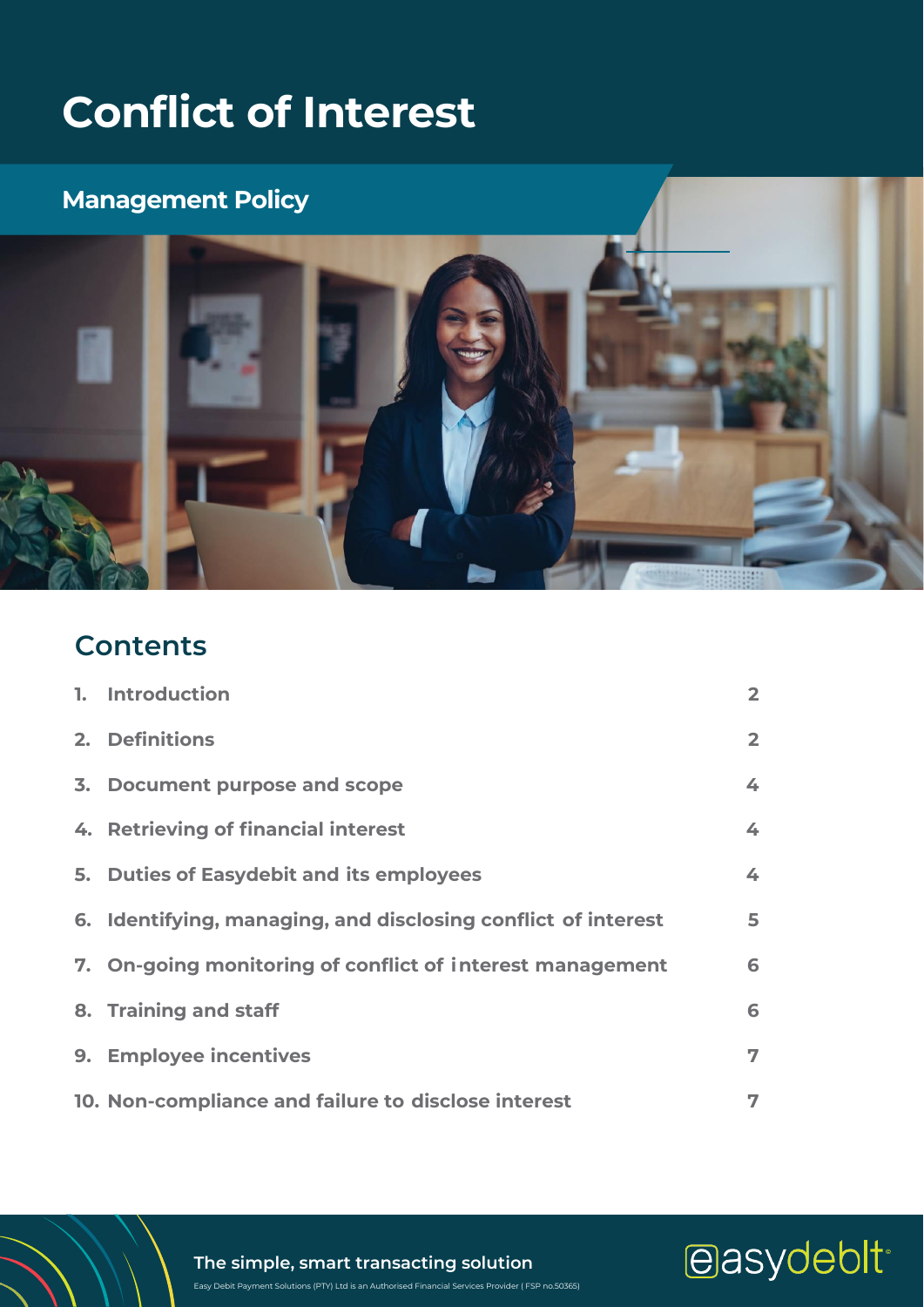#### Page 2

# <span id="page-1-0"></span>**1. Introduction**

Section 3A(2)(a) of the General Code of Conduct stipulates that every Financial Services Provider "FSP", other than a representative, must adopt, maintain and implement a conflict of interest management policy that complies with the provisions of the FAIS Act. The policy is to provide for mechanisms in place at Easydebit Payment Solutions (Pty) Ltd to identify, mitigate and manage the conflicts of interest to which Easydebit is a party to transaction.

The policy is designed as prescribed in the General code of conduct for financial services providers and representatives and the amendments by Board Notice 58 of 2010 and Board Notice 146 of 2014.

# <span id="page-1-1"></span>**2. Definitions**

### **2.1 "Associate"**

- a) in relation to a natural person, means
	- i) a person who is recognised in law or the tenets of religion as the spouse, life partner or civil union partner of that person,
	- ii) a child of that person, including a stepchild, adopted child and a child born out of wedlock,
	- iii) a parent or stepparent of that person,
	- iv) a person in respect of which that person is recognized in law or appointed by a court as the person legally responsible for managing the affairs of or meeting the daily care needs of the first-mentioned person,
	- v) a person who is the permanent life partner or spouse or civil union partner of a person referred to in subparagraphs (ii) to (iv),
	- vi) a person who is in a commercial partnership with that person.
- b) in relation to a juristic person
	- i) which is a company, means any subsidiary or holding company of that company, any other subsidiary of that holding company and any other company of which that holding company is a subsidiary,
	- ii) which is a close corporation registered under the Close Corporations Act, 1984 (Act No. 69 of 1984), means any member thereof as defined in section 1 of that Act,
- iii) which is not a company and/or a close corporation as referred to in subparagraphs (i) or (ii), means another juristic person which would have been a subsidiary or holding company of the first-mentioned juristic person
	- had such first-mentioned juristic person been a company; or
	- in the case where that other juristic person, also, is not a company, had both the first mentioned juristic person and that other juristic person been a company,
- iv) means any person in accordance with whose directions or instructions the board of directors or members of, or in the case where such juristic person is not a company or close corporation, the governing body of such juristic person is accustomed to act,
- c) in relation to any person
	- i) means any juristic person of which the board of directors or members, or in the case where such juristic person is not a company or accordance with the directions or instructions of the person first mentioned in this paragraph,
	- ii) Includes any trust controlled or administered by that person.

#### **2.2 "Client"**

A specific person or group of persons, excluding the general public, who is or may become subject to a financial service rendered intentionally by the FSP's.

#### **2.3 "Conflict of interest"**

means any situation in which a provider or a representative has an actual or potential interest that may, in rendering a financial service to a client –

- a) Influence the objective performance of his/heror its obligations to that client; or
- b) Prevent a provider or representative from rendering an unbiased and fair financial service to that client, or from acting in the interests of the client, including but not limited to:

easydebit<sup>®</sup>

- i) A financial interest,
- ii) An ownership interest,
- iii) Any relationship with a third party

## **The simple, smart transacting solution**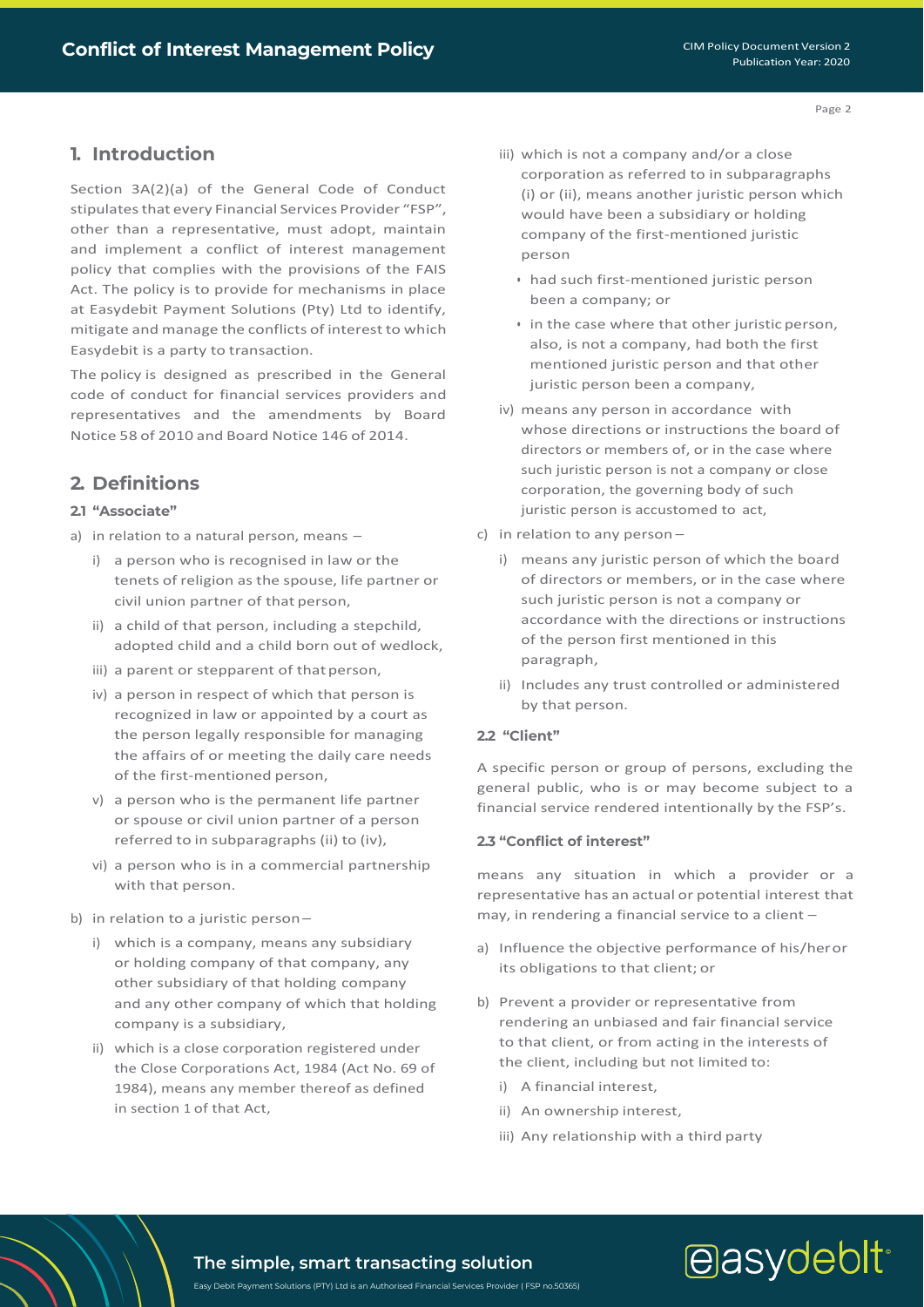#### **2.4 "Distribution channel"**

- a) any arrangement between a product supplier or any of its associates and one or more providers or any of its associates in terms of which arrangement, any support or service is provided to the provider or providers in rendering a financial service to a client,
- b) any arrangement between two or more providers or any of their associates, which arrangement facilitates, supports, and/or enhances a relationship between the provider or providers and a product Supplier,
- c) any arrangement between two or more product suppliers or any of their associates, which arrangement facilitates, supports, or enhances a relationship between a provider or providers and a product supplier.

#### **2.5 "Financial Interest"**

A financial interest includes cash, a cash equivalent, voucher, gift, services, advantage, benefit, discount, domestic or foreign travel, hospitality, accommodation, sponsorship, other incentive, or valuable consideration other than:

- a) an ownership interest,
- b) training that is not exclusively available to a selected group of providers ore representatives,  $on$ 
	- i) products and legal matters relating to those products,
	- ii) general financial and industry information
	- iii) specialised technological systems of a third party necessary for the rendering of a financial service; but excluding travel and accommodation associated with that training.

#### **2.6 "FSP"**

Financial Services Provider authorised in terms of the Financial Advisory and Intermediary Services Act, 37 of 2002.

#### **2.7 "Immaterial financial interest"**

Any financial interest with a determinable monetary value, the aggregate of which does not exceed R1000 in any calendar year from the same third party in that calendar year, received by:

- a) a provider who is a sole proprietor,
- b) a representative forthat representative's direct benefit,
- c) a provider, who for its benefit or that of some or all of its representatives, aggregates the immaterial financial interest paid to its representatives.

#### **2.8 "Ownership interest"**

- a) An equity ownership interest, for which fair value was paid by the owner, other than equity or ownership interest held by an approved nominee on behalf of another person; and
- b) Includes any dividend, profit share or similar benefit derived from that equity or ownership interest.

#### **2.9 "Product Supplier"**

Any person or juristic person who issues a financial product by virtue of an authority, approval or right granted to such person or juristic person under any law.

#### **2.10"Product Provider"**

An authorised FSP registered as such with the FSCA.

#### **2.11 "Responsible Person"**

A key individual, representative or employee of a product supplier or FSP.

#### **2.12 "Third Party"**

- a) a product supplier,
- b) another provider,
- c) an associate of a product supplier or an FSP,
- d) a distribution channel,
- e) any person who in terms of an agreement or arrangement with a person referred toin paragraphs (a) to (d) above provides a financial service to a provider or its representatives.

easydebit<sup>®</sup>

# **The simple, smart transacting solution**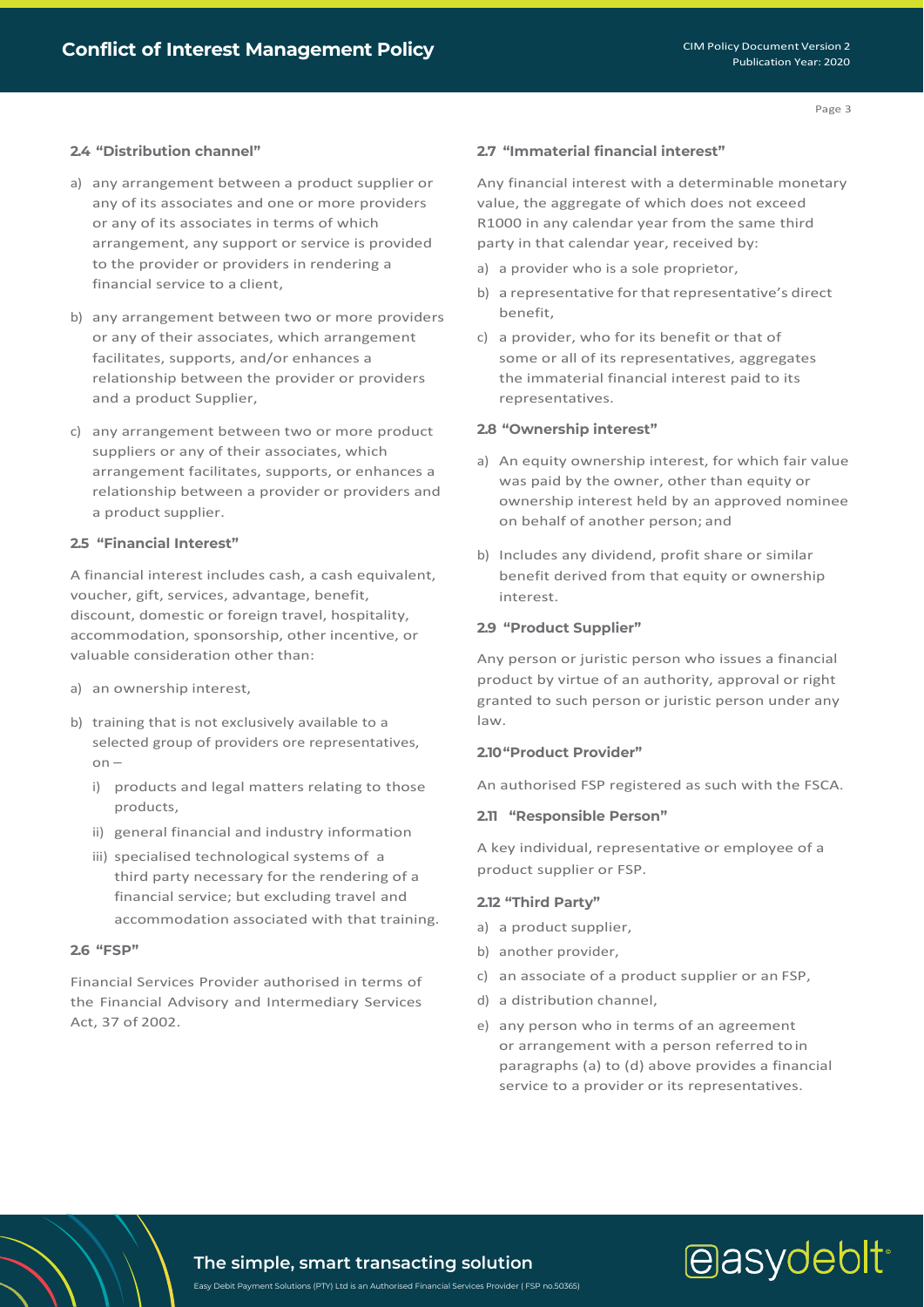## **3. Document, purposes, and scope**

#### **3.1 Mission Statement**

Easy Debit Payment Solutions (Pty) Ltd is committed to ensuring that the entire business is carried out in accordance with good business practices. EasyDebit conducts its business in a manner that is ethical and fair and that respects the interests of all stakeholders in order to minimize and manage all actual and possible conflicts of interest.

Like any FSP, the company is potentially exposed to conflicts of interest in relation to various activities. However, the protection of our clients' interestsis our primary concern and so our policy sets out how:

- We will identify circumstances which may give rise to actual or potential conflicts of interest entailing a material risk of damage to our clients' interests,
- We have established appropriate structures and systems to manage those conflicts; and,
- We will maintain systems in an effort to prevent damage to our clients' interests through identified conflict of interest.

#### **3.2 Purpose**

The policy deals with conflict of interest between the company and its employees and assist the employees to identify potential conflict of interest when dealing with clients by providing measures to identify, manage and avoid situations that could negatively affect our customers.

The policy sets out:

- Duties of the company and its employees.
- Duties of management.
- Identifying, managing, and disclosing conflict of interest.
- Consequences of non-compliance with the terms of the policy.
- Identified conflict of interest.

#### **3.3 Scope**

This policy applies to all employees who will be involved in the rendering of the company's products and services as well as the management team and the directors of the company.

# **4. Receiving of financial interest**

#### **4.1 The following internally administered financial interests are permitted:**

- Basic Salary and other salary related benefits,
- Basic commission on sales of products and services exceeding baseline targets as set out in the company`s commission policy and procedure,
- Performance based incentives from time to time.

#### **4.2 Financial interests which are not permitted, include, but are not limited to:**

- No form of payment in cash and/or in kindfrom any other party or third party,
- Incentives that induce representatives, business managers and senior managers to prefer one product or service over another when recommending products to a customer, and
- Any remuneration or financial incentives (kickbacks) from a product supplier, client and/ or any third party and any of their associated companies for services rendered and/or offered.

# <span id="page-3-0"></span>**5. Duties of the company and its employees**

#### **5.1 Easydebit and its employees**

- i. All employees, including the management team and directors must adhere to this policy.
- ii. All employees of the company have a duty to read and understand this policy and to be aware of potential and actual conflicts of interest that may exist.
- iii. All employees of the company have a duty to report any conflicts of interest that they are aware of, whether they are involved in them or not.
- iv. It is the responsibility of the management team to set clear guidelines about the type of activities that should be avoided due to conflict ofinterest.
- v. It is the duty of the management team and their key individual(s) to be aware of all potential and actual conflict of interest that might arise within the business.
- vi. Any employee who fails to comply with this policy may face disciplinary action or legal actions may be instituted against them.

# easydeblt<sup>®</sup>

# **The simple, smart transacting solution**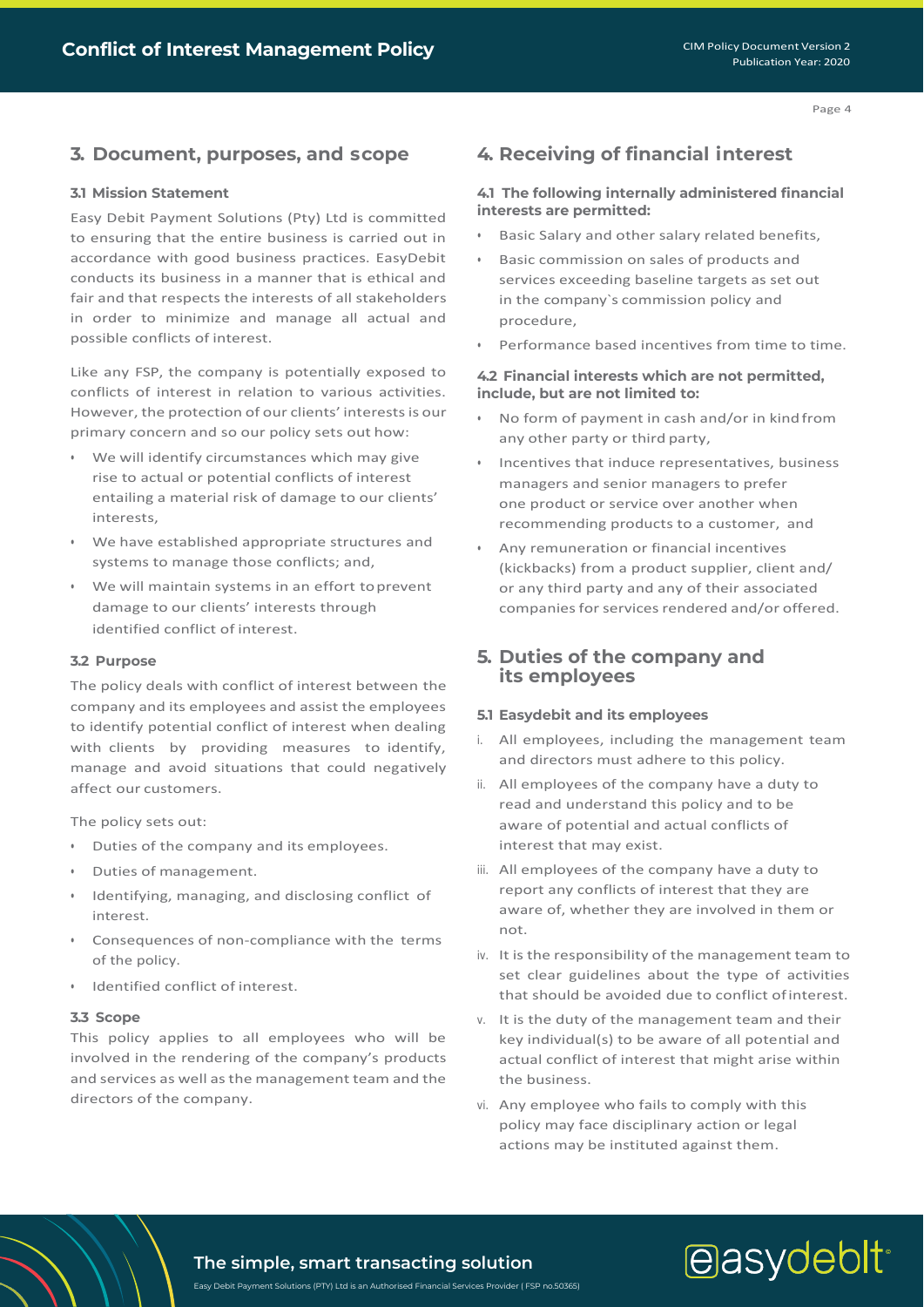#### **5.2 Duties of management**

The company management team must,

- i. Provide leadership regarding conflict of interest issues.
- ii. Establish control measures for the policy to operate effectively.
- iii. Set-up monitoring measures to make sure that established controls are effective to mitigate the risk of conflict.
- iv. Communicate the policy to all employees and make sure that they all observe it and act if the policy is not observed.
- v. Develop and implement a system to disclose any conflict or potential conflict of interest to the customer and ensure that the customer understand the content of the disclosure.

### <span id="page-4-0"></span>**6. Identifying, managing, and disclosing conflict of interest**

All employees, especially the management of the company, needs to be aware of the potential for a conflict of interest in any activity, any relationship or process that the business is involved in.

The company will deal with conflicts of interest in the following steps:

#### **6.1 Identifying and report conflict**

To adequately manage conflicts of interest the company must identify all relevant conflicts timeously. In determining whether there is or may be a conflict of interest to which the policy applies, the company must consider whether there is a material risk of damage to the client or to their client's client (in the form of the clients or the entity they are collecting from), taking into account whether the company or its representative, associate or employee:

- Is likely to make a financial gain, or avoid a financial loss, at the expense of theclient,
- Has an interest in the outcome of a service provided to the client or of a transaction carried out on behalf of the client, which is distinct from the client's interest in that outcome,
- Has a financial or other incentive to favor the interest of another client, group of clients or any other third party over the interests of the client,
- Receives or will receive from a person otherthan

the client, an inducement in relation to a service provided to the client in the form of monies, goods and/or services, other than the legislated commission or reasonable fee for that service.

Our policy defines possible conflicts of interest as, inter alia:

- Conflicts of interest between the company and the Client,
- Conflicts of interest between our clients if we are acting for different clients and the different interest's conflict materially,
- Conflicts of interest where associates, product suppliers, distribution channels or any other third party is involved in the rendering of a financial service to a client,
- Storing confidential information on clients which, if we would disclose or use, would affect the advice or services provided to clients.

#### **6.2 Avoid,mitigate,orcontrolconflict**

Create awareness and knowledge of applicable stipulations of the general code of conduct and relevant legislation relating to conflict of interest, through training and educational material.

Ensure understanding and adoption of conflict of interest policy and management measures by all employees and associates.

Carry out regular inspections on all commissions, remuneration, fees, and financial interests proposed or received in order to avoid non-compliance.

Keep a register of conflicts of interest.

Once a conflict of interest has been identified it needs to be appropriately and adequately managed.

The Key Individual will assess each conflict, including whether the conflict is actual or perceived, what the value of the conflict or exposure is and the potential reputational risk. The compliance and management team must then agree on the controls that needs to be put in place to manage the conflict.

#### **6.2.1 Disclosure**

Where there is no other way of managing a conflict, or where the measures in place do not sufficiently protect clients' interests, the conflict must be disclosed to allow clients to make an informed

# easydebit<sup>®</sup>

# **The simple, smart transacting solution**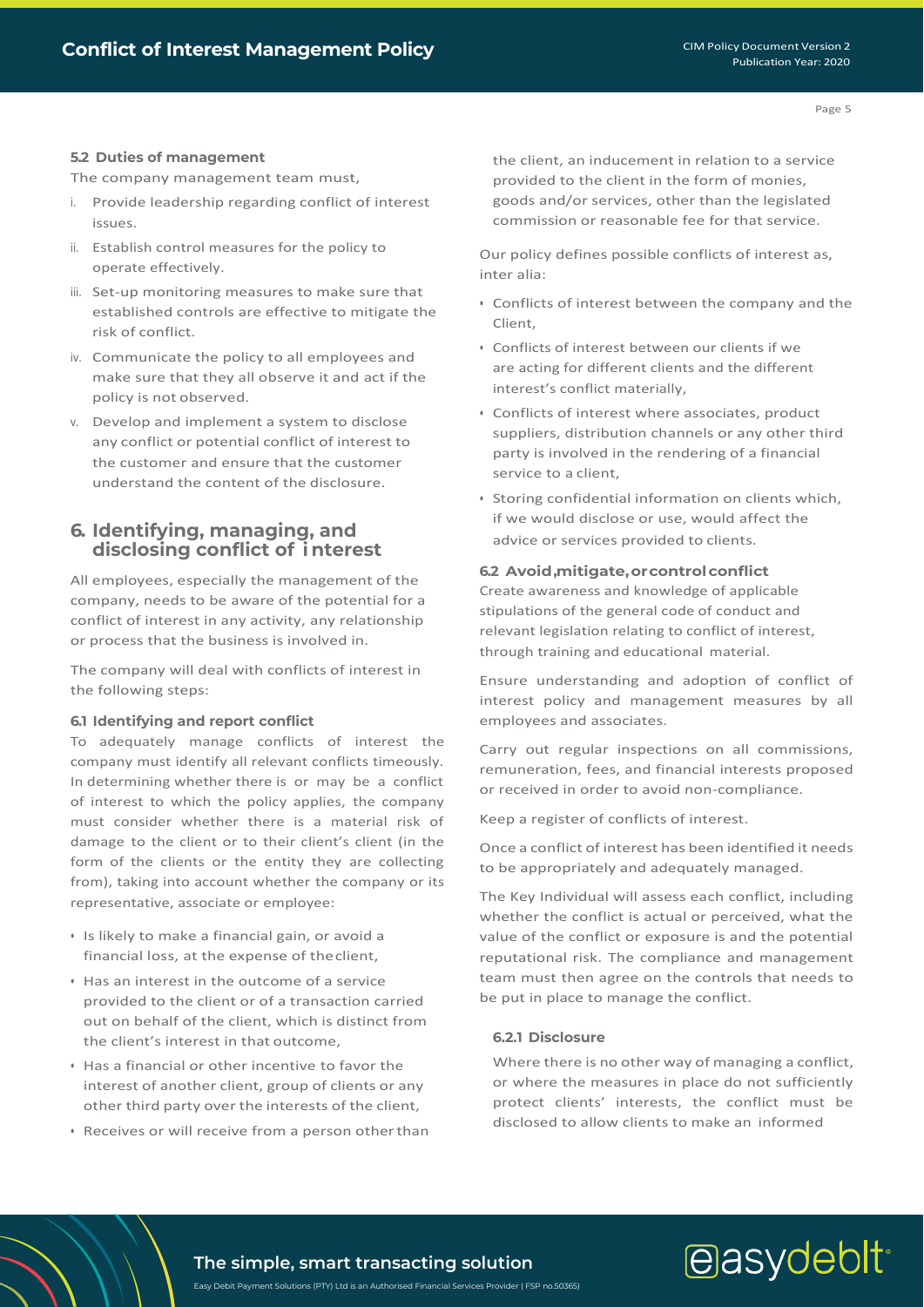decision on whether to continue using our service in the situation concerned.

In all cases, where appropriate and where determinable, the monetary value of non-cash inducements will be disclosed to clients.

The Key Individual will ensure transparency and manage conflict of interests.

This will be included in all agency and service provider contracts and where necessary a separate disclosure document will be created should the need be identified.

#### **6.2.2 Publication**

We will publish our conflict of interest management policy in appropriate media and ensure that it is easily accessible for public inspection at all reasonable times.

It will be available in a hard copy format stored in the compliance file in the company's offices.

A copy will be provided on the client's request.

A copy will also be loaded onto the company website for ease of access.

#### **6.2.3 Declining to act**

We will decline to act for a client in cases where we believe the conflict of interest cannot be managed in any other way.

#### **6.3 Managing conflict**

- The company will maintain a register of conflict risks identified and/or reported, taking into consideration all business areas and income streams.
- The register will be updated with all new conflicts identified, and to ensure completeness will be reviewed on an annual basis.
- Apart from the register of actual conflict of interests, record must be kept of potential conflict of interest and will be closely monitored by the KI and the assigned internal compliance officer.
- All employees, including internal compliance officer and management, are responsible for identifying specific instances of conflict and are required to notify the Key Individual of any conflicts they become aware of.

• The Key Individual will assess the implications of the conflict and how the conflict should be managed and act impartially to avoid a material risk of harming clients' interests.

### <span id="page-5-0"></span>**7. On-going monitoring of conflict of interest**

This policy will be reviewed annually and will form part of the annual compliance monitoring by our Compliance Officer for internal reporting and inclusion in our annual FSCA compliance report, containing details on at least the implementation, monitoring and compliance with, and the accessibility of the conflict of interest management policy.

The Key Individual will conduct ad hoc checks on business transactions to ensure the policy has been complied with. The Compliance Officer will include monitoring of the policy as part of his/her general monitoring duties and will report thereon in the annual compliance report.

The Internal Compliance Officer and the Key Individual will be responsible for supervision and monitoring of this policy as well as the process to be followed e.g. inspection of new business applications, transactions being run and discussion with product providers.

## <span id="page-5-1"></span>**8. Training and staff**

The Key Individual will ensure that all employees read Board Notice 58 of 2010 together with Board Notice 146 of 2014 as well as this policy and to sign a statement to the effect that they have done so and fully understand the provisions of the policy and the application thereof. This will also include the sales staff who could possibly bring the FSP or similar client on board.

Comprehensive training on this policy will be provided to all employees as part of specific and/or general training on the FAIS Act. Training will be incorporated as part of all new appointees' induction and refresher training provided on an annual basis.

# easydebit<sup>®</sup>

# **The simple, smart transacting solution**